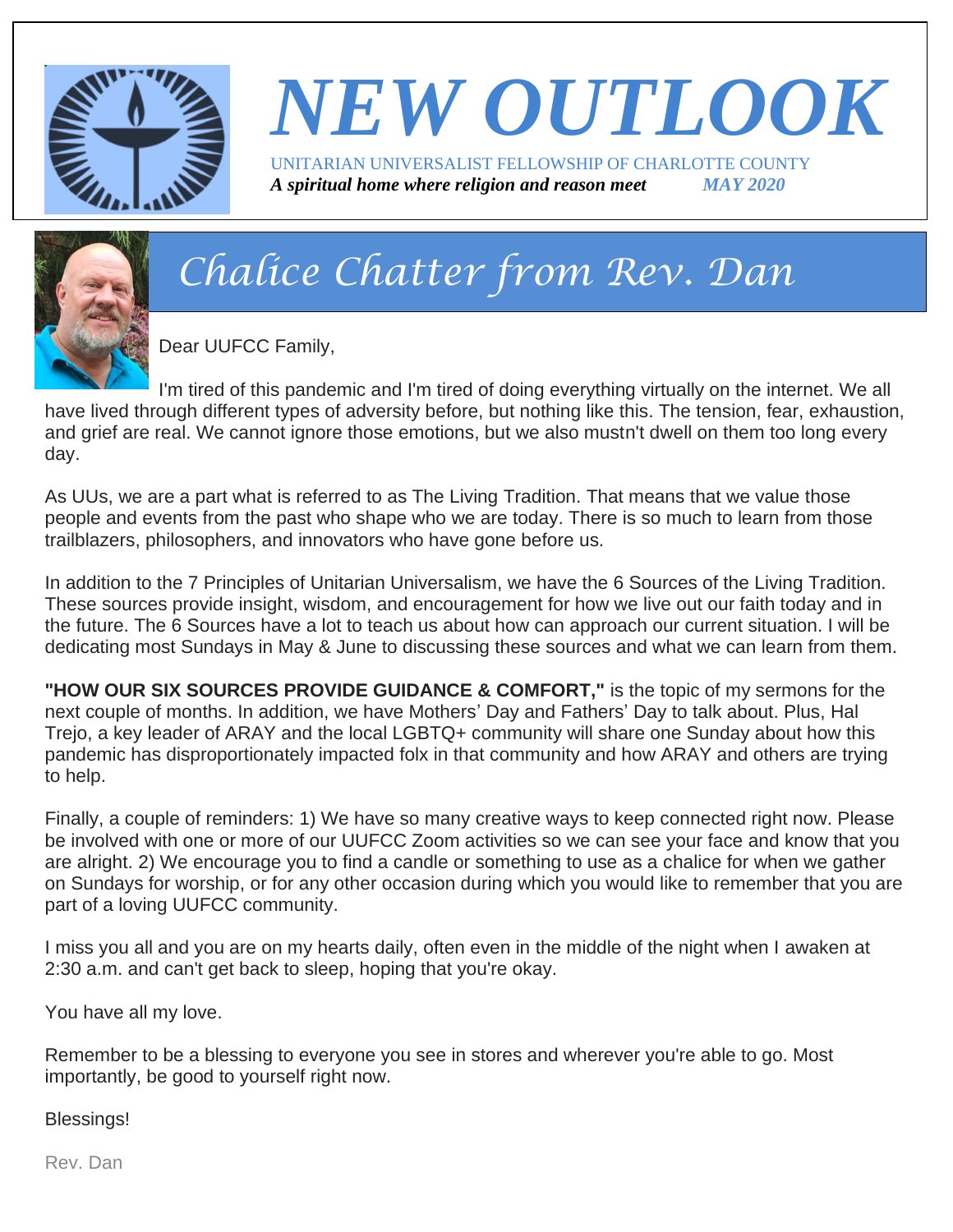### Dearly Beloved



I write to you from an altered experience...not from chemicals, or a change in role, but from an unusual space apart:

fleeting minutes of electronic connections that trigger memories of warmth

• delightful direct phone connections that allow the more natural one-toone connection, that starts hesitantly, then moves to its own rhythm, and stops as unevenly as it started

stolen moments from our inward places, reminding us of those rich, luscious, shared times together in each other's physical presence. How my heart aches for those...

My first weeks in the role as your new board president were hectic and filled with the urgency of jumping on a moving train, as we (your staff; your board, your committees, your volunteers, and many of you) all worked hard - many worked non-stop - to figure out:

- the day-to-day activities, the Annual Meeting, the election, the budget, the changing roles, the leaky roof, the overflowing plumbing; the pledging…oy…expenses continue, donations need to find new ways in…(Rev. Dan, Mary Jane, Nancy, Lynn, Board, Finance, Stewardship, Building & Grounds Comm)
- the location of everything, the closing of the building, the opening of all of the alternative communication, the electronics, the AV equipment, the moving of important pieces of the ongoing flow from our building to homes and airwaves, the worship service & music - maybe this will work, let's try that…(Jim, Linda, Tom, Worship Committee)
- and of the utmost importance, the location of all of you! (no, this was not Hurricane Charlie again, Stephanie, but yes, some of the same feelings were sneaking in from place to place).
- the lists of people and places matched with the efforts of the Caring Committee and some 40+ and still coming volunteers, still working to track down and contact each person in our collective community
- the multitude of incoming calls (many thanks to Rev. Dan and Mary Jane for your dedication in responding to the incredible influx of calls and emails)

How can we help, what is needed, how can we reach them...here are some resources...and then the virus. At the same time, we gave our all, we all felt the presence of what we could not control.

Two more weeks pass, we begin to settle into bumpy new norms. Many of us start getting connected to some of the resources we need. We take stock, (I step on the scale…oy). We look in, we reach out, we try something new, we hide under the covers, or surrounded by snacks and screens. We step out, we create, we move.

So, like all of you, I struggle with moving forward in faith, taking a deep breath, in the knowledge that this very presence of holding space for each other, holding up each other in love, is exactly what we need to stay strong in spirit and in body to move through these times...until...we can hold each other again in community.

In gratitude for your vote of faith, Lorrie Douglas Your New Board President

P.S. And our precious worms were not forgotten, thanks to our Green Sanctuary leader, Bill S, and a trickle of compost fairies who stop by with morsels of leftovers for them to eat.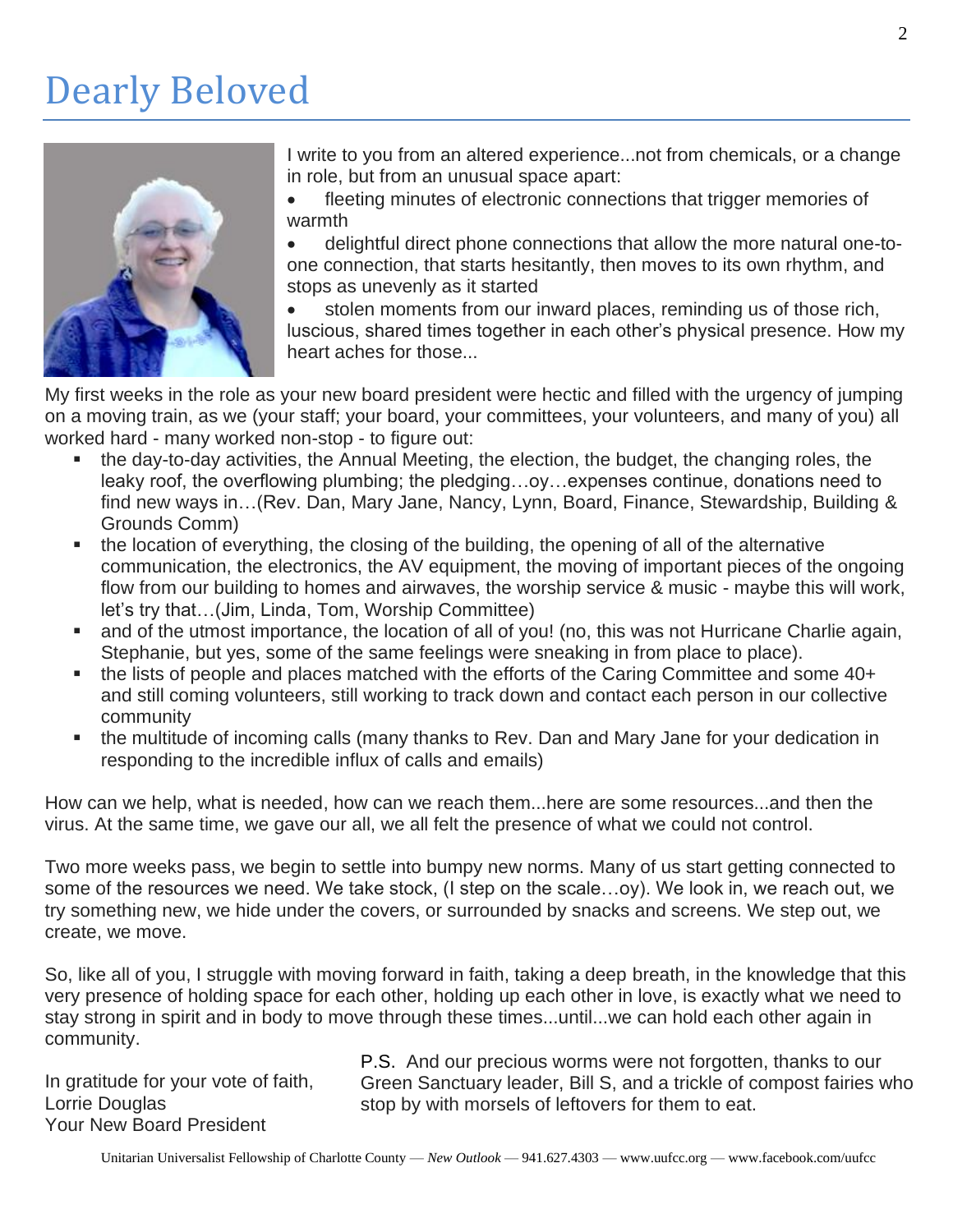# *Sunday Services – by Zoom Worship Series "How Our Six Sources Provide Guidance & Comfort"*

Direct experience of that transcending mystery and wonder, affirmed in all cultures, which moves us to a renewal of the spirit and an openness to the forces which create and uphold life.

Words and deeds of prophetic people which challenge us to confront powers and structures of evil with justice, compassion, and the transforming power of love.



3



*May 10* **Parther Mothers, Miracles, and Migraines"** – It's Mothers' Day!

How the Pandemic is Affecting the LGBTQ Community with guest speaker Hal Trejo of ARAY











the mind and spirit.

Jewish and Christian teachings which call us to respond to God's love by loving our neighbors as ourselves.

Humanist teachings which counsel us to heed the guidance of

Spiritual teachings of Earth-centered traditions which celebrate the sacred circle of life and instruct us to live in harmony with the



*June 7* 

*June 14* 

*April 26* 

*May 3* 

*May 17* 

*May 24* 

*May 31* 

# *June 21*



Live Worship from General Assembly (probably)





"Fathers and Other F Words" – It's Fathers' Day!

rhythms of nature.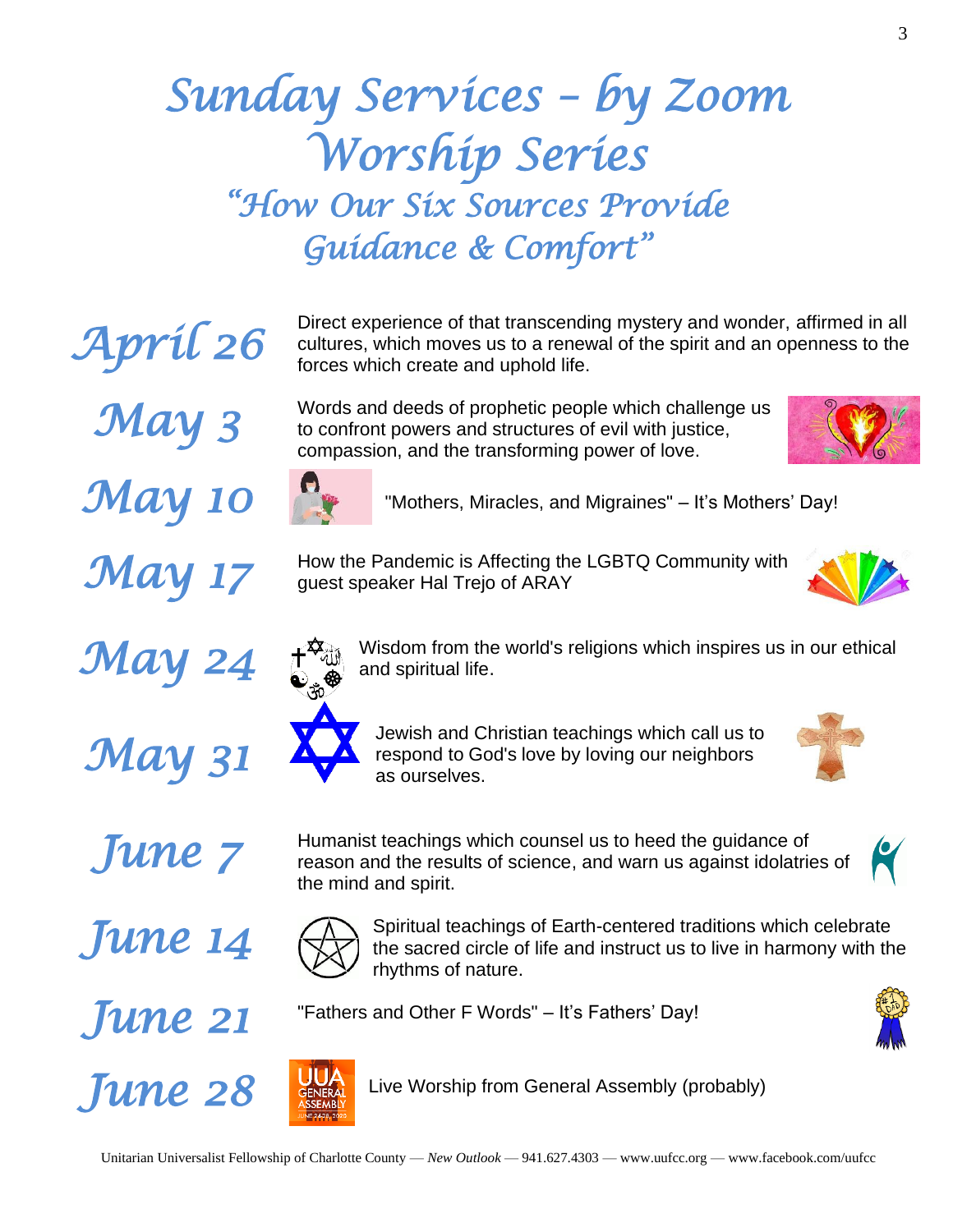# Money Matters



Hello Fellowship family,

Hard to believe we were rocking and rolling on Forrest Nelson in February and the first part of March, and now we are all sheltering in place. It's surreal.

I am elated that the membership seems to be adjusting to our temporary normal with the on-line Sunday service and other zoom business and social activities in place, so

we still know that we are never alone.

Many of you have been very generous with mail-in donations during the past month. We are receiving your checks at the Fellowship! This is helping us make up for the loss of the weekly basket collections. Please know that whatever you can do to help during this time is greatly appreciated.

Now, we also have the ability to donate on our website with the phone app Venmo. Venmo doesn't charge any fee if you donate with a debit card or put funds in a Venmo or PayPal account. You can also use a credit card, which is fee based. Setting up this app on your phone can be a little tricky, but once you have it set up it's a breeze. Let us know if you need help.

PayPal is still in process – we are trying to get the non-profit paperwork together so that the Fellowship does not have to pay a fee for your contributions on this platform either. We will keep you informed.

I am pleased to share that we are doing well with our extended 20/21 pledge drive, with almost enough pledges to meet our base goal of \$120,000. If submitting your pledge for this year has slipped your mind due to the quarantine or for any other reason, please consider submitting it at your earliest convenience. Additional commitments will enable us to bring down the expected deficit. It would be wonderful to break even or end with a small surplus in these Corona times.

Thanks again for all you do. As I've heard many times over the past month: "We will get through this." I am looking forward to celebrating with all of you in person when this over.

With respect and gratitude, Nancy Weaver UUFCC Treasurer [nancyxweaver@gmail.com](mailto:nancyxweaver@gmail.com) 303-241-0309

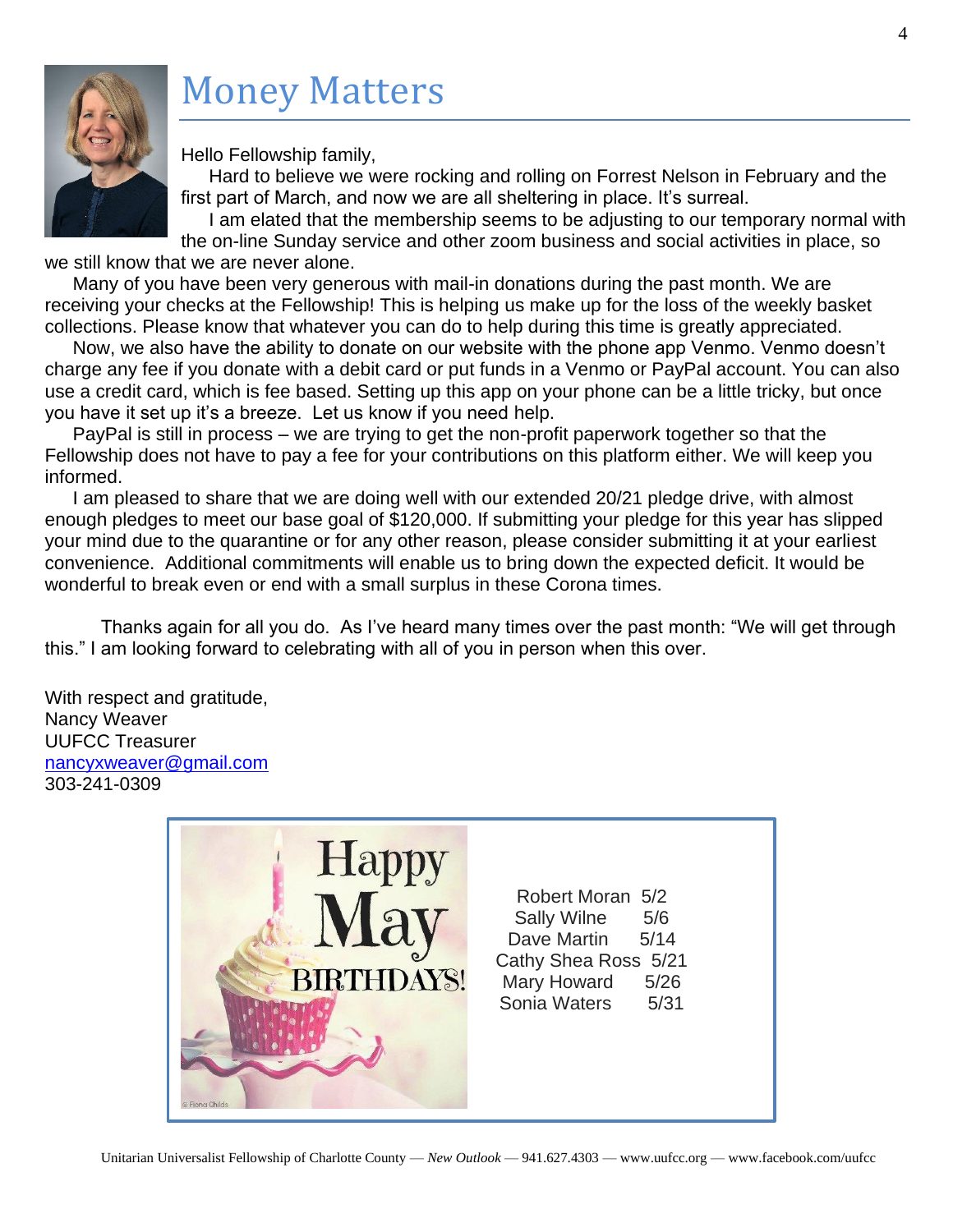### UUFCC Bylaws Committee Needs Two Volunteers ASAP!

UUFCC Bylaws were last reviewed and amended three years ago. They are due for review to assess whether they represent our fellowship, members, friends and goals. To do this, a UUFCC Bylaws Committee is being formed to consist of three (3) Board members and two (2) Non-Board members.

Are you in "Stay Home, Stay Safe' mode? Tired of cleaning closets and drawers? Tired of watching Covid-19 news ad nauseam? Experiencing binge-watching overload? A tad analytical? Like to read and write? Have prior experience with drafting/reviewing/amending bylaws—not required, just asking?

#### **The UUFCC Bylaws Committee needs YOU!**

The Committee is tasked with reviewing UUFCC Bylaws to determine whether amendments are needed. The Committee will work together to assess the current Bylaws and draft any needed amendments for proposal to and acceptance by the Fellowship, as required by UUFCC Bylaws.

If you wish to be considered for the UUFCC Bylaws Committee, please submit your name for consideration ASAP. Include contact info and a brief description of what you bring to the table.



Then send your information via email to **[www.office@uufcc.org](http://www.office@uufcc.org)** ASAP.

### A Word from the Art on the Wall Committee

It was with great sadness that we were forced to close down our most recent exhibit. I hope all will agree the stunning photo/jewel collaboration of Myrna and Ginger was beautiful as well as the jewelry creations of Kay and Ginger. Also cancelled are our spring exhibits, but hopefully these will be rescheduled at a future date.

I know we all share the loss of our time shared in fellowship; the inspiration, the music, the art. Rev Dan has come up with the great idea for an exhibit and celebration when we return of your art work, music, poetry and short writings created during our time in isolation.

So, get your creative juices flowing, express your thoughts, feelings etc. Have fun with it! When we return, we can have a celebration of hope with readings, music and art. Stay well and safe but keep busy and CREATE.

Trudy Gerhardt Art on the Wall Committee co-chair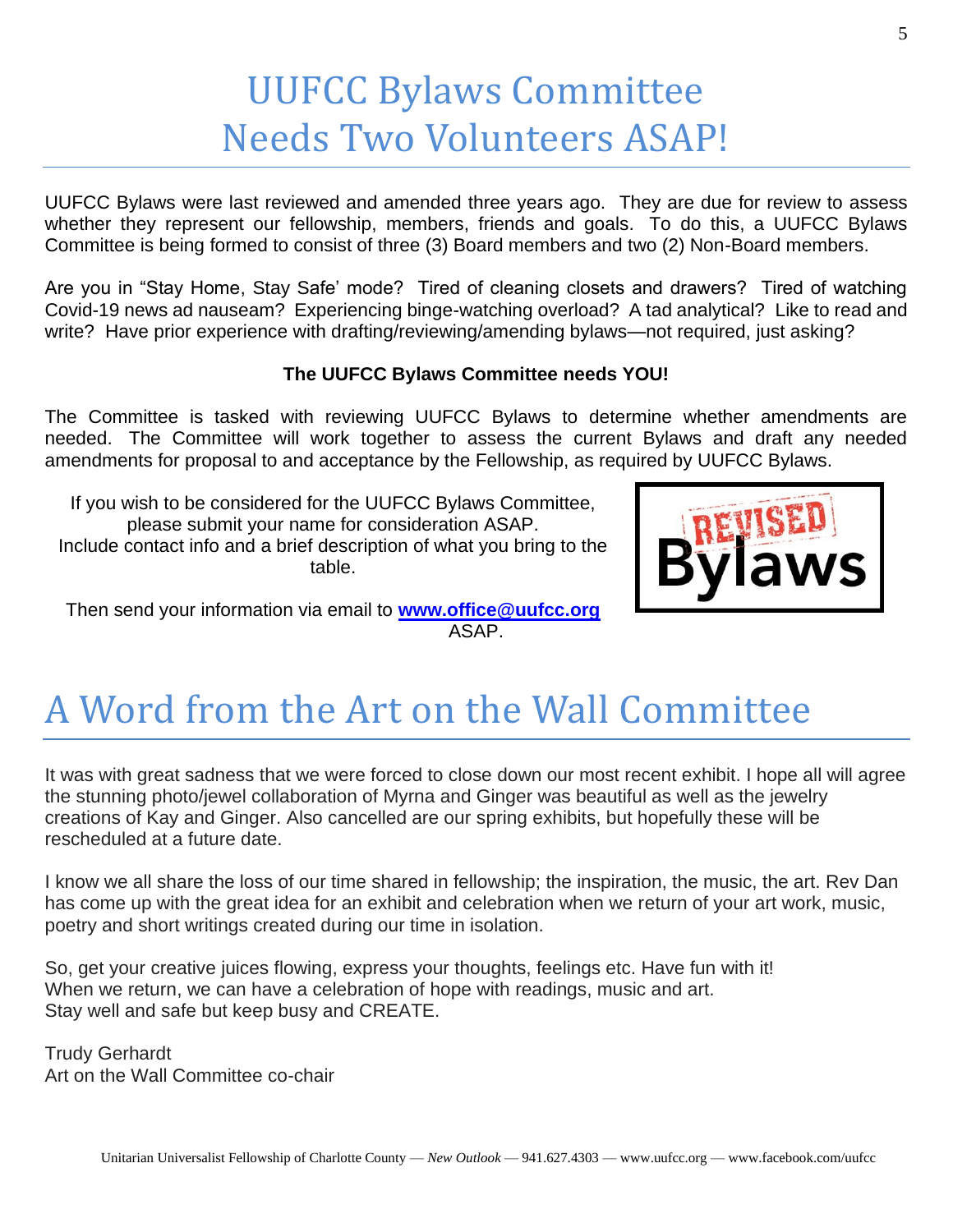### Social Justice

#### Who Could Imagine?

Who indeed could imagine our current circumstances? Over fifty thousand souls lost. Commerce debilitated beyond our imagination. People unemployed in numbers approaching those of the Great Depression.

The result is some very worrisome circumstances. Many of our workforce are now unemployed. So many of these had been living paycheck to paycheck before the pandemic. And many of those now unemployed are feeding kids, and elderly besides themselves. Hunger is at so many doorsteps in our community and is working its way into homes everywhere.

The Social Justice Committee of UUFCC understands that food is the primary necessity of the moment, and it will be for much longer than a moment. We have decided to direct to and share equally among the Harry Chapin Food Bank, C.H.A.P.S., and Meals on Wheels our Second Helpings of May 10, June 14 and July 12. These organizations are just satisfying needs currently, but all know that shortly they will be unable to do so without help from people like us.

Those of us fortunate enough to have a fixed and steady income monthly will hopefully consider the needs of those soon to confront hunger, and give a lump sum or whatever they can in each of the next three months, that we might help those who are unable to feed their families during this pandemic. If you wish to write a check each month, make it out to UUFCC, and annotate "Second Helping". If you use Venmo, please do the same, to assure it is directed correctly.

On behalf of SJC, our profound gratitude for your help at this time.

Herb Levin Chair, Social Justice Committee, UUFCC

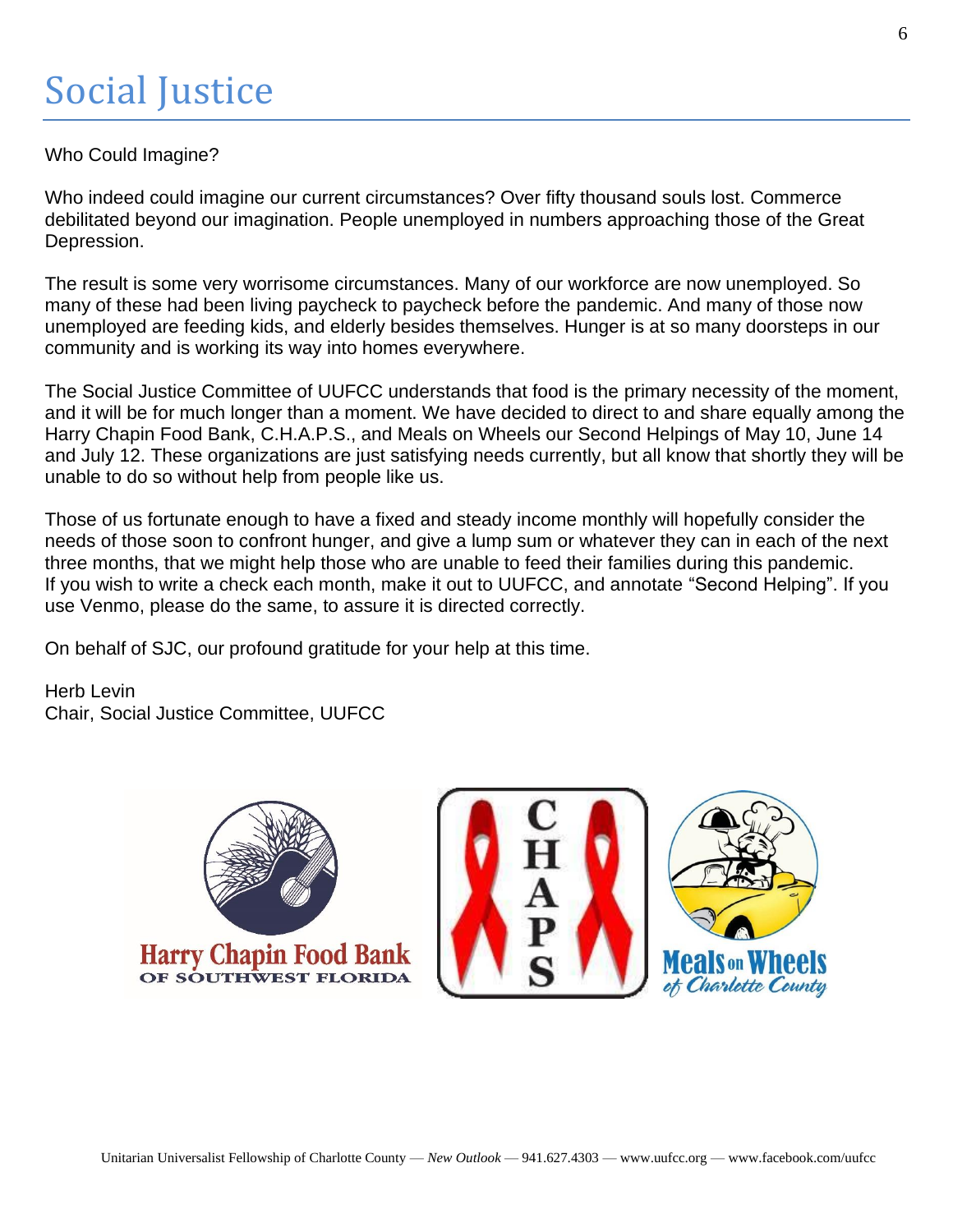### Immigration Justice

#### #FreeThemAll – END DETENTION! HELP DEFEAT COVID-19

Even before the outbreak of COVID-19, thousands of immigrants (including many children) died in custody. Now, the COVID-19 Pandemic has added a new dimension to the story.

For a while, the Immigration Justice Committee has been concerned about those locked up in immigration detention centers without access to lawyers and justice. Today, we are deeply troubled about this situation and know that these conditions provide an arena for the spread of infectious diseases. UUs are dedicated to equity, inclusiveness and love, and it is in that spirit that we ask you to take action **now** to help/save thousands of people who have come to our borders in search of better lives.

Rather than re-invent the wheel, we refer you to an article written by the New Sanctuary Coalition (national immigrant assistance organization) that offers specific suggestions and plans for actions. Included will be a call to release people now in prolonged custody; eliminate routine ICE check-in; prioritize health and well-being of those in custody; etc.

HOW TO ACCESS THIS ARTICLE

- 1. Google "#FreeThemAll."
- 2. Scroll to "COVID-19"
- 3. Scroll to "How You Can Help."



Data as well as specific instructions for action (letter writing etc.) are offered.

It is important to take action **now** – not only for the lives of those seeking asylum and residency but for the moral life of our nation. And it is important for the medical health of our nation as well. Once the virus is unleashed in a detention center, it will spread beyond that population – to government personnel, to lawyers, to protesters, etc., and that portends an extended national disaster.

ACT NOW!!!!

# Library News

This may be a very good time to discover the on-line catalog for our UUFCC Library. It is found at <https://www.librarycat.org/lib/maryjanewms> and there is a link to it from our website, [uufcc.org](http://uufcc.org/) under the **Home** tab. The easiest way to find a book is to type in a key word such as an author's last name, a word from the title, or a subject word. To check out a book at this time, call or email the office and you will be contacted on how to pick up the book if it is available. There is no set time limit on checked out books but do keep in mind that if someone else requests that title, you may be contacted to return it. We have approximately 592 books in our library so you probably could find something calming, inspirational or elucidating at this time.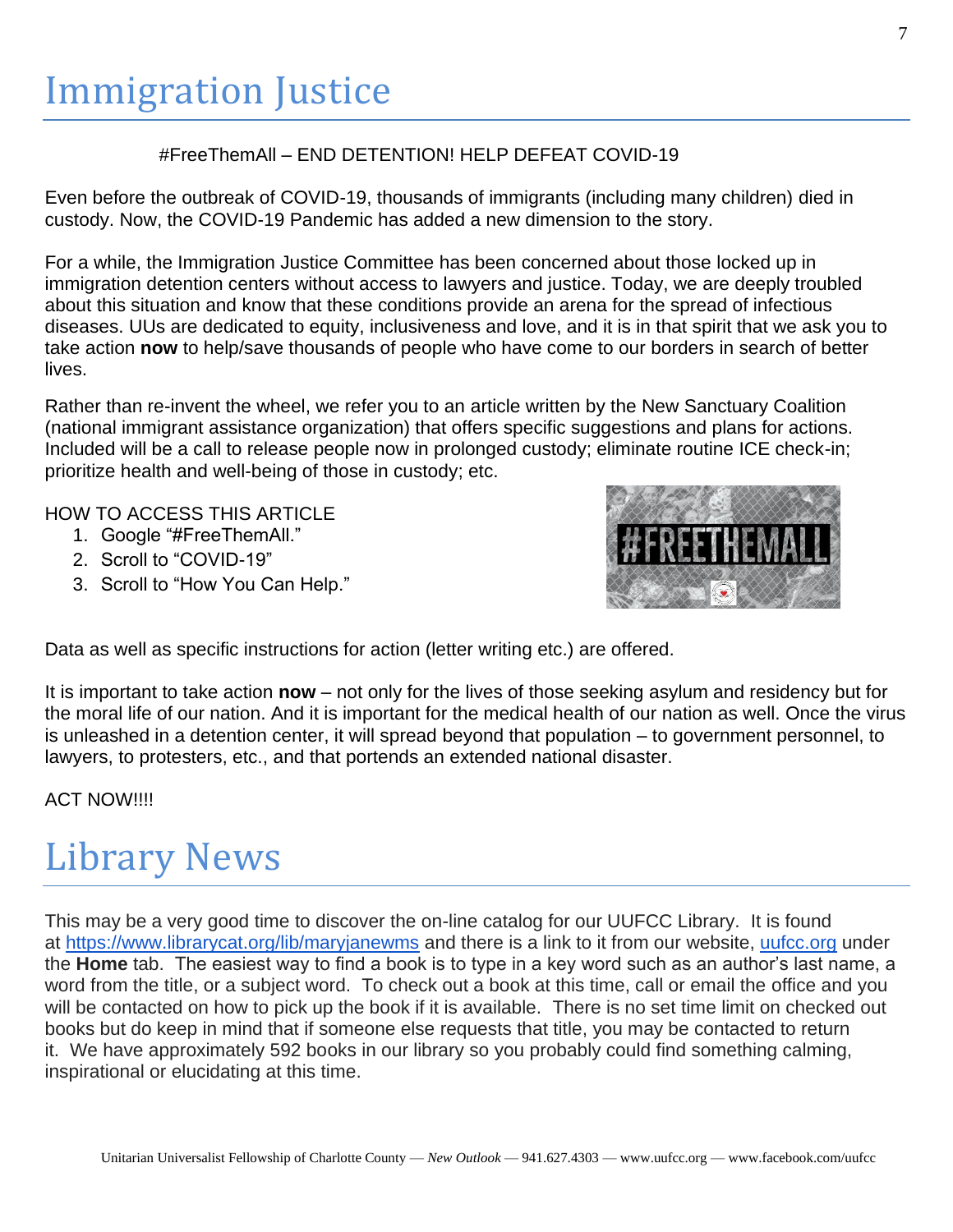### Unitarian Universalist Social Justice Organizations

The Unitarian Universalist Fellowship of Charlotte County has a long history of working for justice. We have four committees actively working toward justice - Racial Justice, Social Justice. Immigration Justice, and Climate Action. There are groups of UUs at the state, national, and international levels that are working on these as well. Here are several groups that you could learn more about how to get involved.



Are you familiar with the Unitarian Universalist Service Committee (UUSC)? UUSC is an organization committed to advancing human rights and social justice. They work with grassroots partners and advocates around the world -- not on their own. The UUSC says, "Our work is grounded in the belief that all people have inherent power and dignity." Talk about walking the talk!

The UUSC started in 1939 with Reverend Waitstill and Martha Sharp who worked to help refugees escape Nazi persecution in Europe. You know the story about the chalice and how it started? It's this story. It's these people.

The UUSC has several initiatives that are ongoing. As mentioned, they work with other organizations at the grass roots level instead of recreating the process with each human rights issue. They also share a wealth of information - how to find elected officials, petitions to sign, educational materials, posters to download and print, links to partner groups, advice on how to mobilize effectively, resources on advocacy. There is lots of good stuff here: [uusc.org.](http://uusc.org/)

Side with Love is another organization, grounded in UU values. This group is also founded solidly in UU theology - which principle says love is the answer? The Side with Love campaign is used to amplify voices of oppressed peoples. Currently Side with Love is supporting the work of BlackPAC, an organization to engage people politically to change systems - economic, justice, and political. They are



working with EqUUal Access, an organization supporting people with disabilities. They are calling for people to ask that the Wamponaog Tribe not be terminated. These are just a few of the organizations supported by the Side with Love organization. They too provide resources for people interested in getting involved in justice work: [sidewithlove.org](http://sidewithlove.org/)



In Florida, members and congregations have formed the Unitarian Universalist Justice Florida ministry. Again, they work with other organizations to amplify our voice for justice. UU Justice Florida is an organization that works to make Florida a more compassionate place and works to promote justice in public policy. They have a network of people who work with legislators to advocate passage of bills consistent with UU values. This group is active year-round but especially during the legislative session to convey immediate action to take regarding government initiative through action alerts. Check out: [uujusticefl.org](http://uujusticefl.org/)